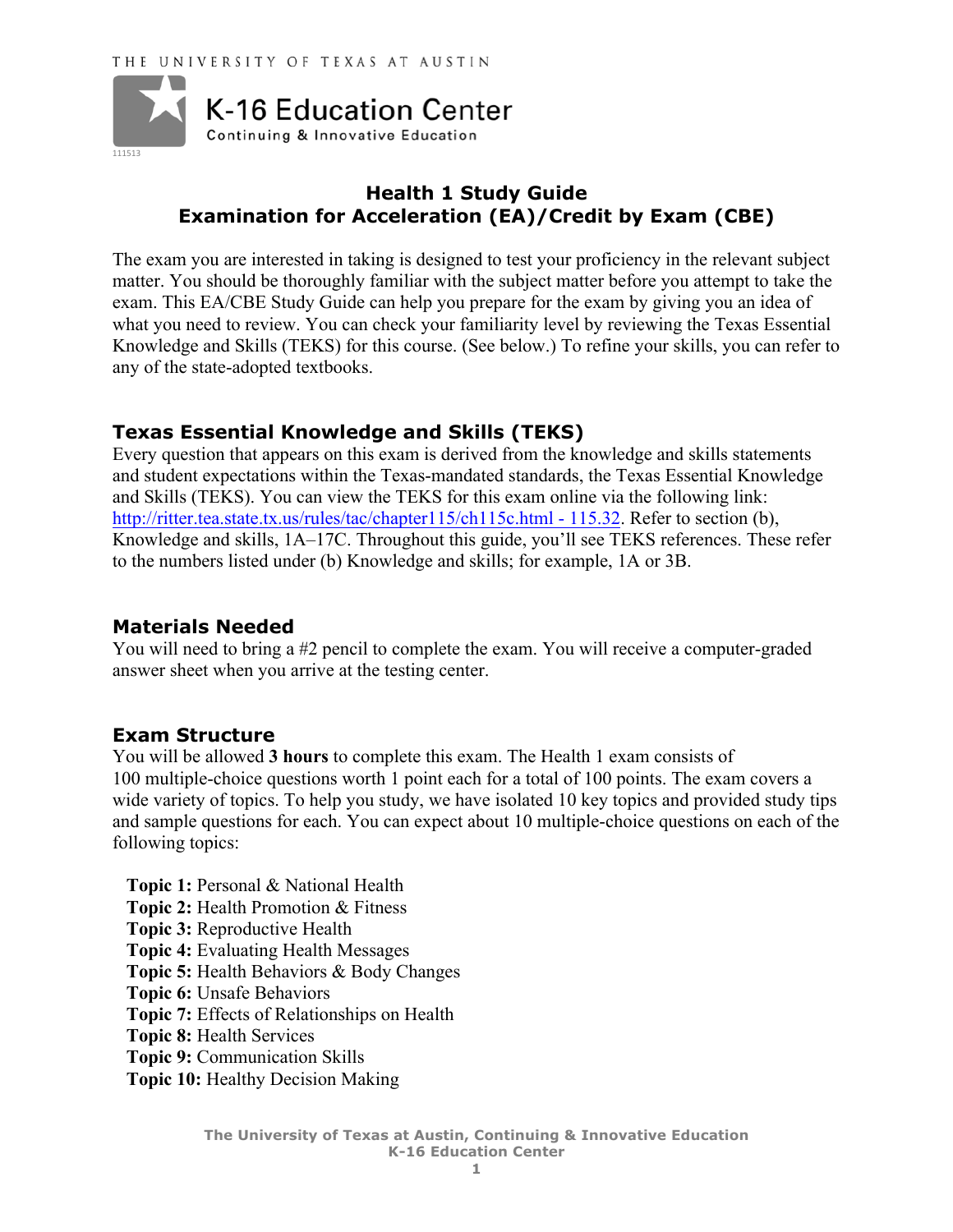# **Scholastic Honesty**

When you arrive at the testing center you will be asked to carefully read the exam rules and sign a statement agreeing to take the exam in accordance with the rules. This is called the Examinee's Certification. The following is a copy of these rules:

# **Examinee's Certification**

#### **This certification must be signed** *before* **the exam is administered and then returned with the completed examination attached, or credit for the exam will not be given.**

Scholastic dishonesty is a serious academic violation that will not be tolerated. Scholastic dishonesty encompasses, but is not limited to:

- copying from another student's work;
- using an unauthorized testing proctor or taking the exam at an unauthorized testing location;
- using materials not authorized by a testing proctor;
- possessing materials that are not authorized by a testing proctor, such as lessons, books, or notes;
- knowingly using or soliciting, in whole or Topic, the contents of an unadministered test;
- collaborating with or seeking aid from another student without authorization during the test;
- substituting for another person, or permitting another person to substitute for oneself, in taking a course test or completing any course-related assignment;
- using, buying, stealing, or transporting some or all of the contents of an unadministered test, test rubric, homework answer, or computer program.

### **Evidence of scholastic dishonesty will result in a grade of**  $F$  **on the examination and an**  $F$  **in the course (if applicable).**

*At the testing center, you will be asked to sign a statement that says you have read the above and agree to complete the examination with scholastic honesty.*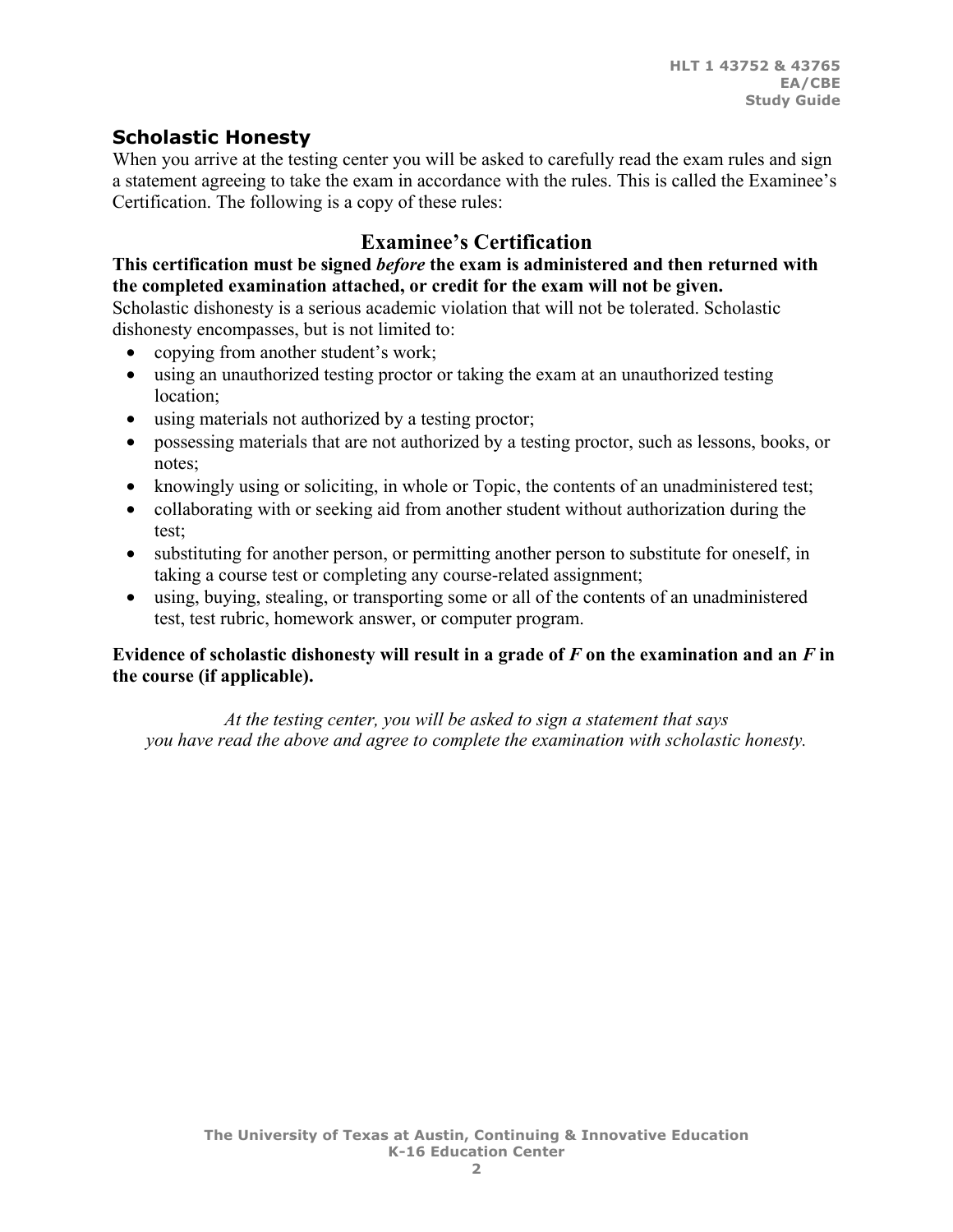# **General Study Tips**

The bulleted lists and sample questions in this study guide can assist you in preparing for the exam. It is a fairly complete guide for studying, but does not cover every item on the test. Ultimately, you should use the TEKS to guide your exam preparation.

# **Additional Study Tips**

The following information provides direction for your studies. For each part, you will find study tips and sample questions to give you a general idea of the types of questions you can expect to see on the exam.

# **Topic 1: Personal & National Health**

This topic relates to your knowledge of health principles and practices relating to personal, community, and national health goals.

### **Study Tips for Topic 1:**

This topic relates to TEKS 1A–1I. Familiarize yourself with those TEKS, and then be prepared to demonstrate knowledge of the following topics:

- The nation's health goals, including a general understanding of what the National Prevention Strategy, Affordable Care Act, and Healthy People 2010 aim to accomplish.
- Body composition
- Eating Disorders
- Issues related to death and grieving
- Health-related social issues
- Strategies to prevent suicides
- Causes and effects of stress and strategies for managing stress, anxiety, and depression
- The importance of taking responsibility for health maintenance

### **Sample Questions for Topic 1:**

The following are sample questions. You can find the correct answers listed after the questions, but try answering the questions without looking at the answers first to check your comprehension.

### **DIRECTIONS: Select the BEST responses to the following questions.**

- 1. Which of the following is **NOT** one of the nation's health goals as stated in Healthy People 2010?
	- A. Prevent death
	- B. Prevent illness
	- C. Promote health
	- D. Prevent disability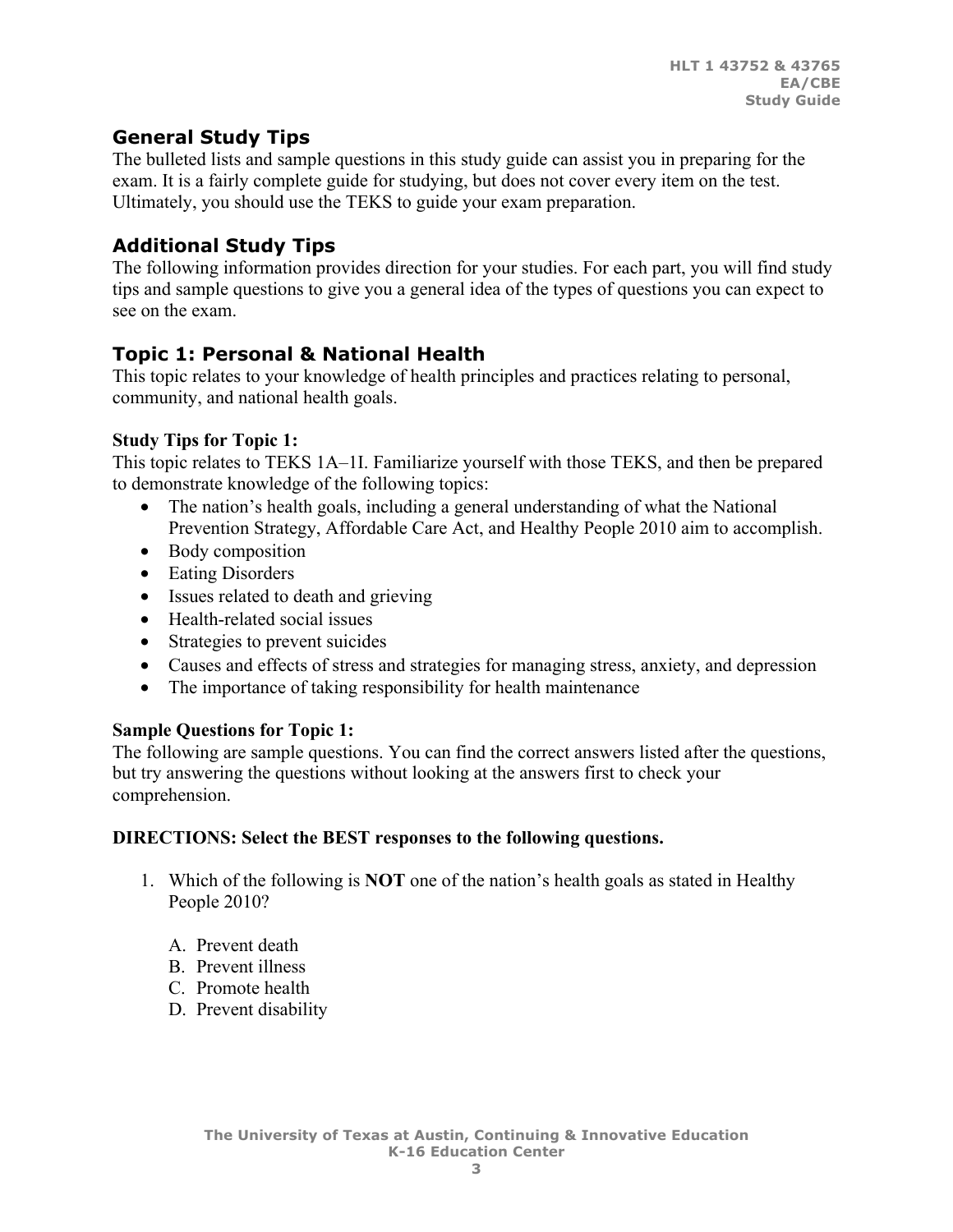- 2. Matt weighs 210 pounds and is 5' 3" tall. If he continues to gain weight and does not exercise properly, he is at high risk of experiencing which of the following conditions?
	- A. Cancer
	- B. Hypertension
	- C. Attention deficit disorder (ADD)
	- D. Acquired immunodeficiency syndrome (AIDS)

[1: A; 2: B]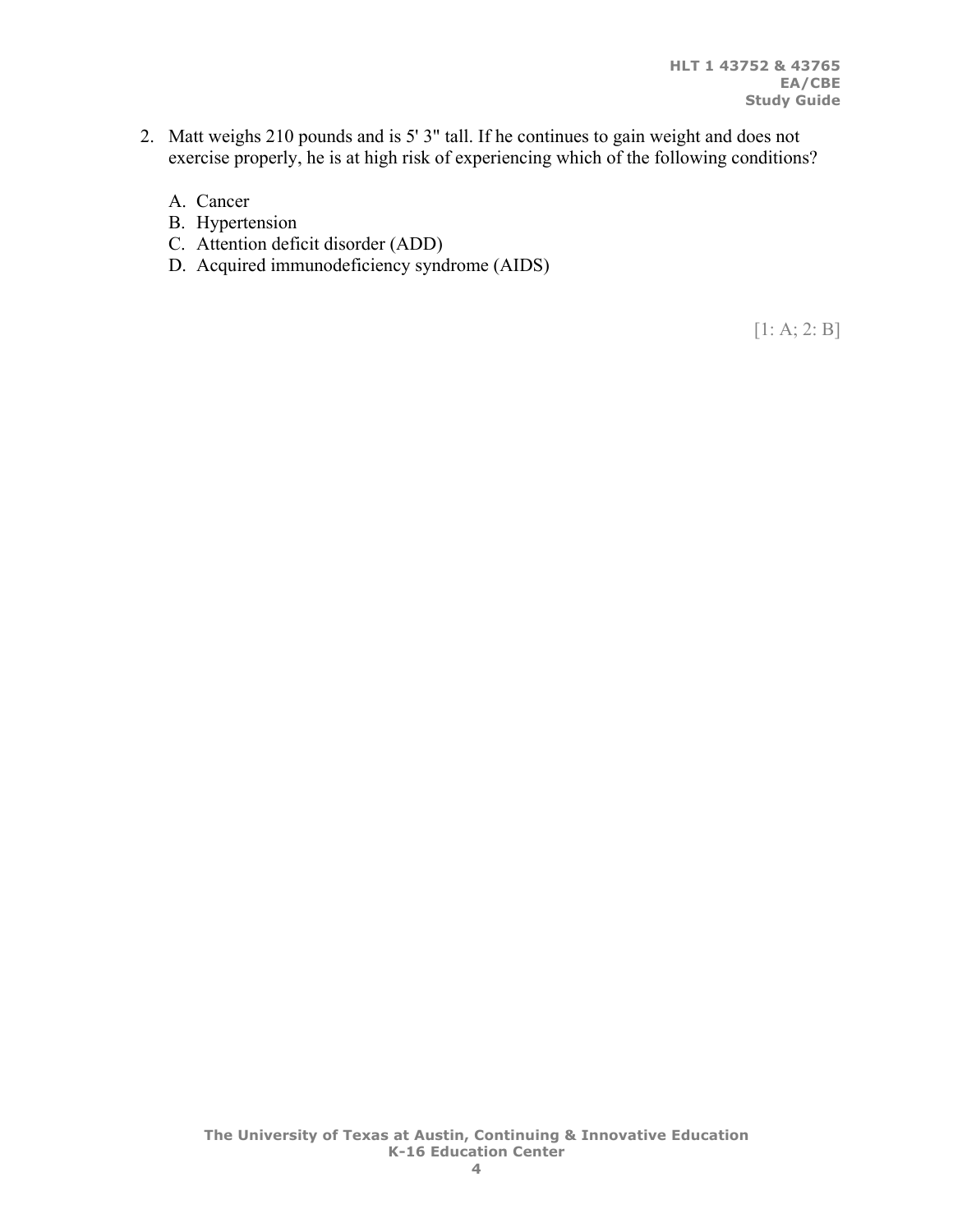# **Topic 2: Health Promotion & Fitness**

This topic relates to your knowledge of disease prevention and health promotion.

### **Study Tips for Topic 2:**

This topic relates to TEKS 2A–2D. Familiarize yourself with those TEKS, and then be prepared to demonstrate knowledge of the following topics:

- Relationship between health promotion and disease prevention
- Laws, policies, and practices related to disease prevention
- Health-related services that aim to promote health and prevent disease
- Strategies for preventing communicable and non-communicable diseases

## **Sample Questions for Topic 2:**

The following are sample questions. You can find the correct answers listed after the questions, but try answering the questions without looking at the answers first to check your comprehension.

### **DIRECTIONS: Select the BEST responses to the following questions.**

- 1. Which of the following activities is the **BEST** way to increase cardiorespiratory endurance?
	- A. Stretching
	- B. Swimming
	- C. Deep breathing
	- D. Running the 50-meter dash
- 2. If you are having trouble with your digestive tract, specifically constipation, what should you increase in your diet?
	- A. Fats
	- B. Proteins
	- C. Dietary fiber
	- D. Carbohydrates

[1: B; 2: C]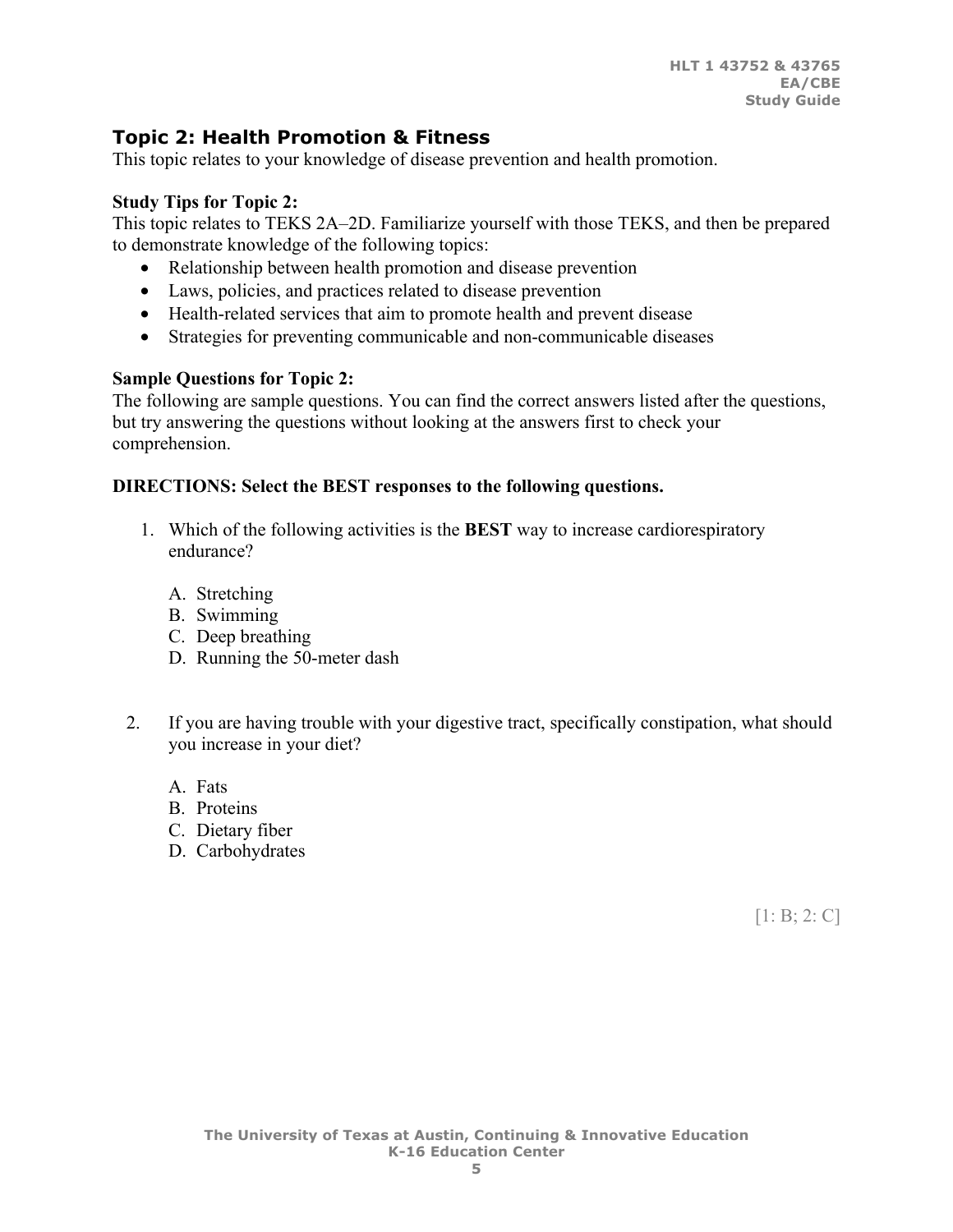# **Topic 3: Reproductive Health**

This topic relates to your knowledge of the reproductive process and fetal development.

#### **Study Tips for Topic 3:**

This topic relates to TEKS 3A–3D. Familiarize yourself with those TEKS, and then be prepared to demonstrate knowledge of the following topics:

- Risks associated with first-time sexual activity and beyond
- Fetal development from conception through pregnancy and birth
- The role of prenatal care and importance of proper nutrition for a pregnant woman
- The harmful effects of substances such as alcohol, tobacco, other drugs, and environmental substances on the fetus
- The role of genetics in fetal development

#### **Sample Questions for Topic 3:**

The following are sample questions. You can find the correct answers listed after the questions, but try answering the questions without looking at the answers first to check your comprehension.

#### **DIRECTIONS: Select the BEST responses to the following questions.**

- 1. The sperm must travel through a channel to leave the body during intercourse. What is the name of the channel through which the sperm pass?
	- A. Urethra
	- B. Epididymis
	- C. Vas deferens
	- D. Seminal vesicles
- 2. Cary just returned from the doctor's office. The doctor told her that her baby had gained most of its weight and that it no longer had hair covering its body. Cary is in the trimester of her pregnancy.
	- A. first
	- B. second
	- C. third
	- D. fourth

 $[1: A; 2: C]$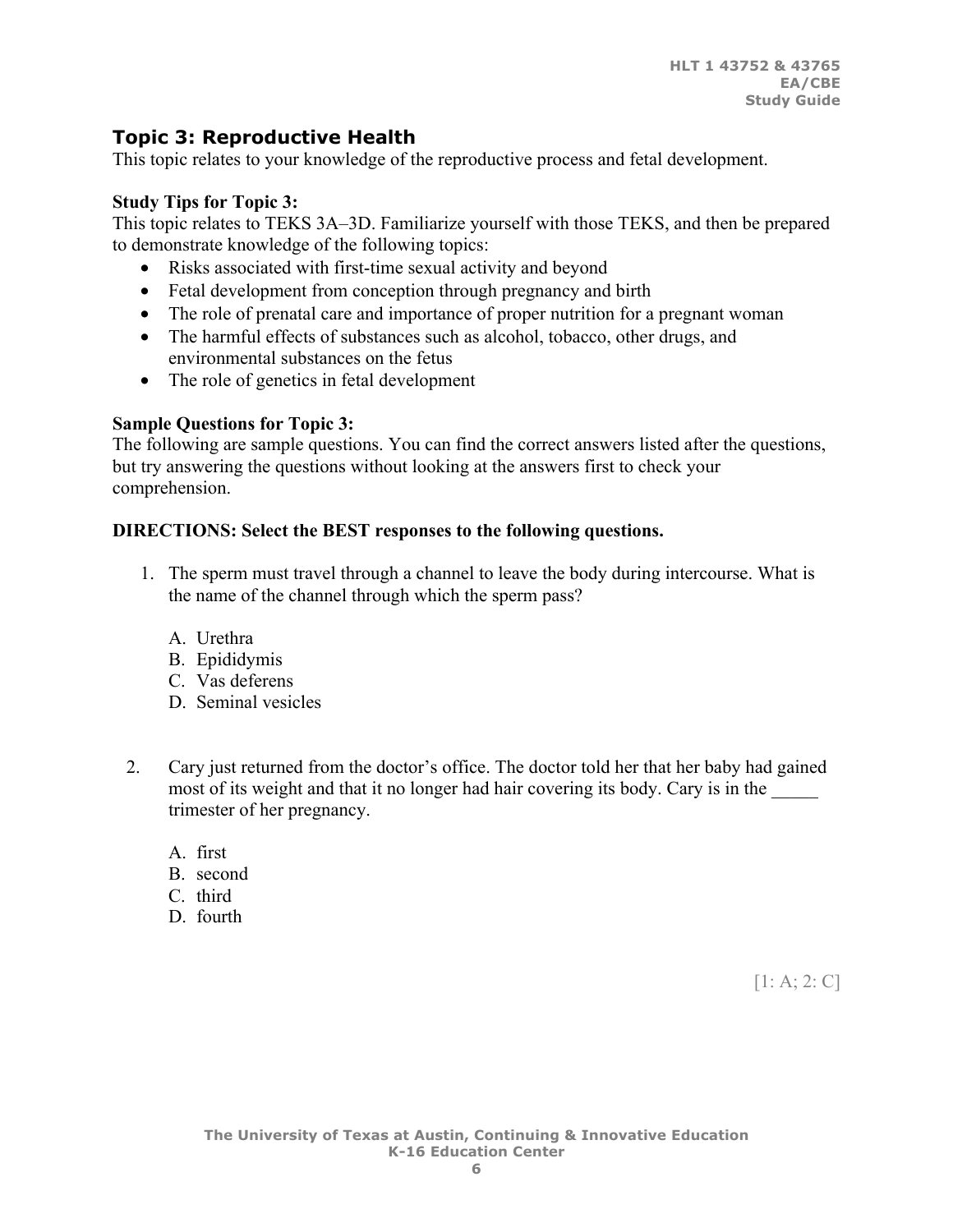# **Topic 4: Evaluating Health Messages**

This topic relates to your knowledge of the impact of media and technology on individual, family, community, and world health.

### **Study Tips for Topic 4:**

This topic relates to TEKS 4A–5D. Familiarize yourself with those TEKS, and then be prepared to demonstrate knowledge of the following topics:

- Health messages delivered via the media and other technology resources
- The effects of technology on health
- Criteria for evaluating health information and determining its appropriateness for specific situations
- Laws related to sexual activity and minors
- Decision-making skills based on health information

## **Sample Questions for Topic 4:**

The following are sample questions. You can find the correct answers listed after the questions, but try answering the questions without looking at the answers first to check your comprehension.

## **DIRECTIONS: Select the BEST responses to the following questions.**

- 1. Which of the following is the **LEAST** likely to be an effective guide for avoiding lifestyle diseases?
	- A. Look to societal norms for role models
	- B. Develop healthy attitudes about nutrition
	- C. Develop healthy attitudes about appearance
	- D. Engage in activities that foster healthy self-esteem
- 2. Sam was a 19-year-old high school graduate working at a restaurant near the high school campus where his girlfriend Lisa was a 16-year-old sophomore. When Lisa's father noticed that Lisa's grades were dropping, he learned that Lela had been leaving the school campus to have sex with Sam. How could Lisa's father use the law to address the situation?
	- A. He could get an injunction to force Sam to marry his daughter.
	- B. He could get a restraining order that would prevent Sam from going near the school.
	- C. He could press charges against Sam for having sex with a minor.
	- D. He has no legal grounds; Sam and Lisa were both consenting participants in the sexual relationship.

[1: A; 2: C]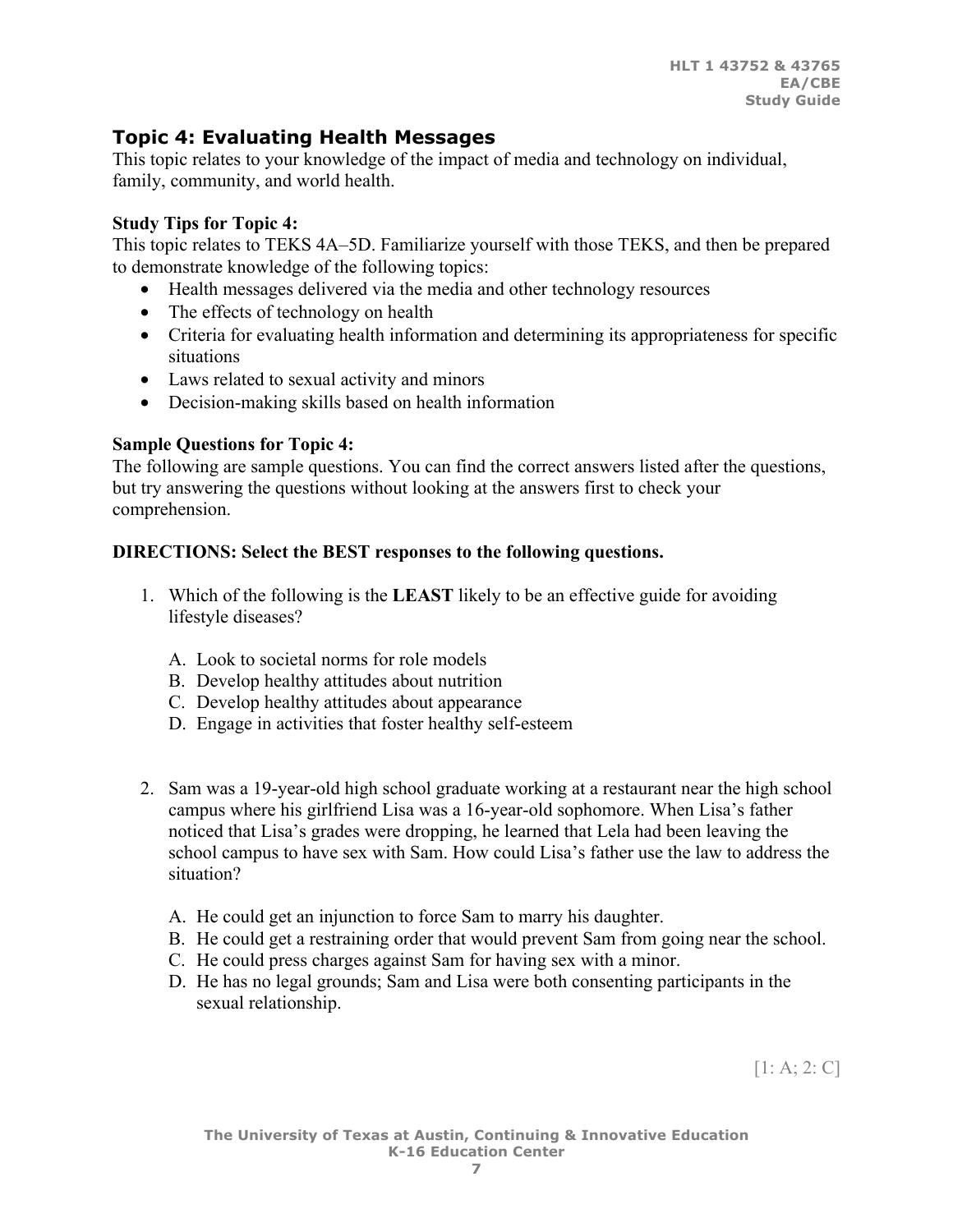# **Topic 5: Health Behaviors & Body Changes**

This topic relates to your knowledge of the understanding of the relationship between body structure and function and personal health throughout the lifespan.

#### **Study Tips for Topic 5:**

This topic relates to TEKS 6A–6C. Familiarize yourself with those TEKS, and then be prepared to demonstrate knowledge of the following topics:

- How specific health behaviors can impact body systems
- The importance of early detection of disease
- Warning signs of disease
- Body changes during adolescence

### **Sample Questions for Topic 5:**

The following are sample questions. You can find the correct answers listed after the questions, but try answering the questions without looking at the answers first to check your comprehension.

#### **DIRECTIONS: Select the BEST responses to the following questions.**

- 1. All of the following are signs of behavioral stress **EXCEPT** which one?
	- A. Smoking
	- B. Grinding teeth
	- C. Having chest pains
	- D. Overeating or undereating
- 2. Stefano has a chemistry midterm exam this week. He also has a big dance recital on Friday and is rehearsing every night until 9:00 p.m. He is at high risk for which of the following conditions?
	- A. Stress
	- B. Suicide
	- C. Depression
	- D. Senior blues

 $[1: C; 2: A]$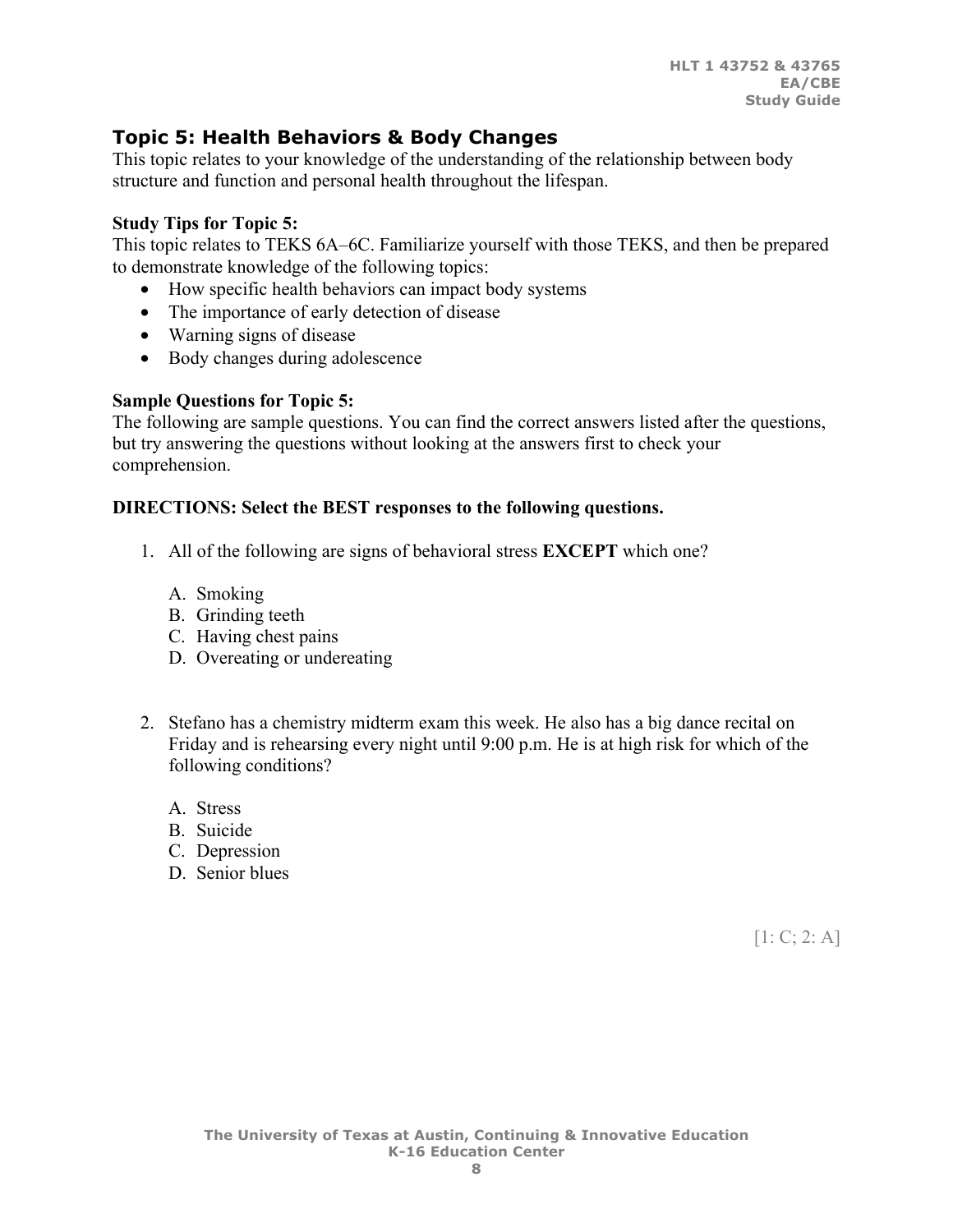# **Topic 6: Unsafe Behaviors**

This topic relates to your knowledge of the relationship between unsafe behaviors and personal health as well as strategies to promote resiliency.

## **Study Tips for Topic 6:**

This topic relates to TEKS 7A–7L. Familiarize yourself with those TEKS, and then be prepared to demonstrate knowledge of the following topics:

- The harmful effects of alcohol, tobacco, drugs and other substances (physical, mental, social, and legal consequences)
- How alcohol, tobacco, and other substances relate to contribute to STDs, unplanned pregnancies, and unsafe behaviors
- Alternatives to and strategies for avoiding drug and substance use
- Strategies for avoiding violence and drugs
- Strategies from preventing and responding to deliberate and accidental injuries
- Refusal skills and the avoidance of unsafe situations
- Abstinence as it relates to emotional health and the prevention of pregnancy and STDs
- Contraceptive methods and their effectiveness at preventing pregnancy and STDs
- Strategies that prevent physical, sexual, and emotional abuse

# **Sample Questions for Topic 6:**

The following are sample questions. You can find the correct answers listed after the questions, but try answering the questions without looking at the answers first to check your comprehension.

## **DIRECTIONS: Select the BEST responses to the following questions.**

- 1. Brent has noticed that his father . He is concerned that his father might be an alcoholic, and is going to visit with his mother about his concern.
	- A. has bad breath
	- B. has been drinking in secret
	- C. experiences distorted vision at times
	- D. sometimes uses the wrong words for things
- 2. Alcohol, tobacco, and other drugs have been linked to all of the following **EXCEPT** which one?
	- A. Legal problems
	- B. High-risk sexual behaviors
	- C. Decreased risk of pregnancy
	- D. Decreased achievement at school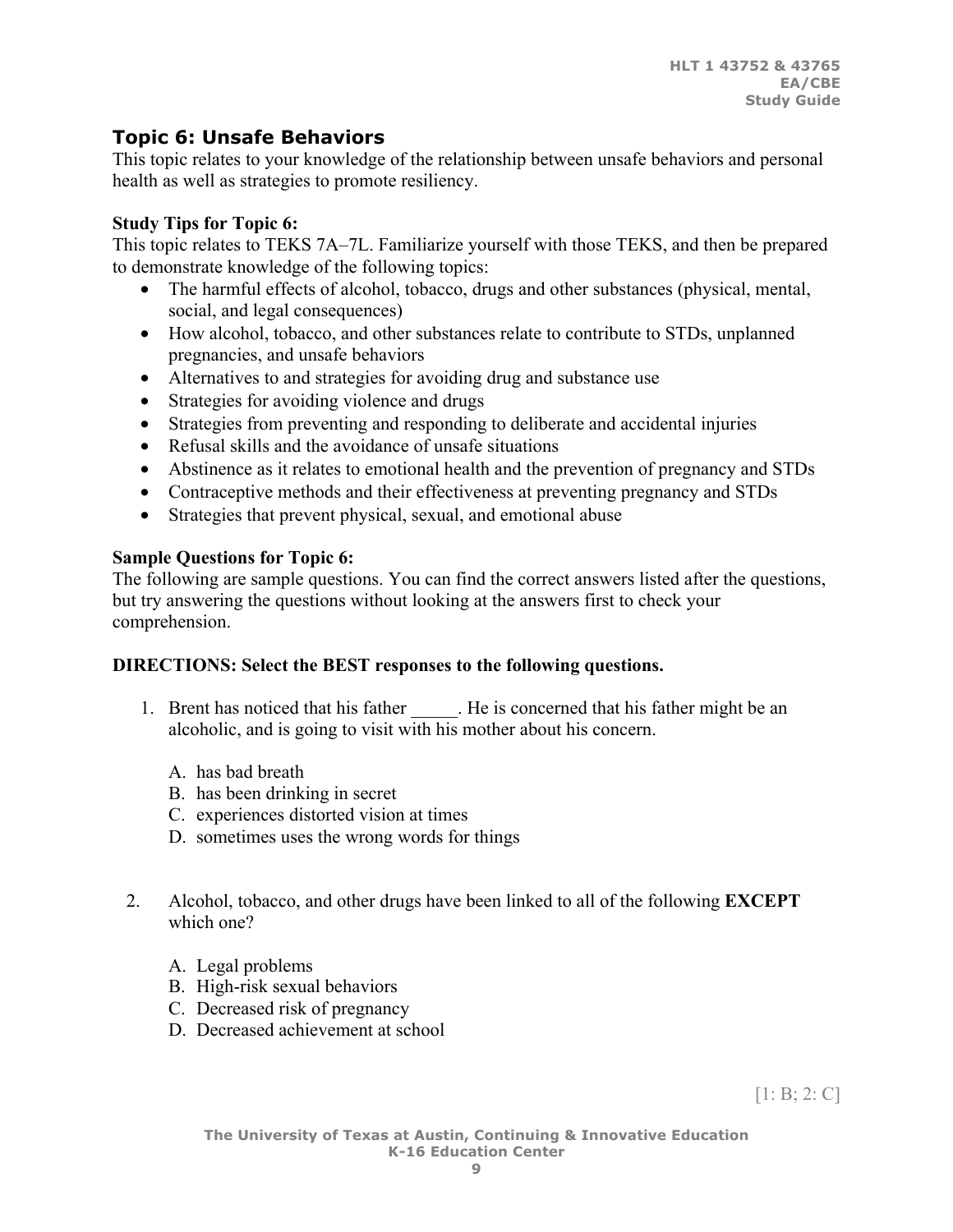# **Topic 7: Effects of Relationships on Health**

This topic relates to your knowledge of the effects of relationships on health behaviors and your ability to distinguish between positive and negative influences.

### **Study Tips for Topic 7:**

This topic relates to TEKS 8A–9B. Familiarize yourself with those TEKS, and then be prepared to demonstrate knowledge of the following topics:

- How relationships with peers, family, and friends can effect physical and emotional health
- The benefits of positive relationships among community health professionals
- The role of family members in promoting a healthy family
- Family roles and responsibilities relating to health behavior

### **Sample Questions for Topic 7:**

The following are sample questions. You can find the correct answers listed after the questions, but try answering the questions without looking at the answers first to check your comprehension.

### **DIRECTIONS: Select the BEST responses to the following questions.**

- 1. Many people help guide decisions that impact your health. This includes the relationships you have with people in your family, at school, and in the community. What type of influence to your health does this describe?
	- A. Social
	- B. Hereditary
	- C. Technological
	- D. Environmental
- 2. Harrison's friends have been encouraging him to enter a 10K race. They insist that he compete because he loves running and is skilled at running that distance. They remind him every day to register online. What is Harrison experiencing?
	- A. Friendship abuse
	- B. Acquaintance abuse
	- C. Positive peer pressure
	- D. Negative peer pressure

[1: A; 2: C]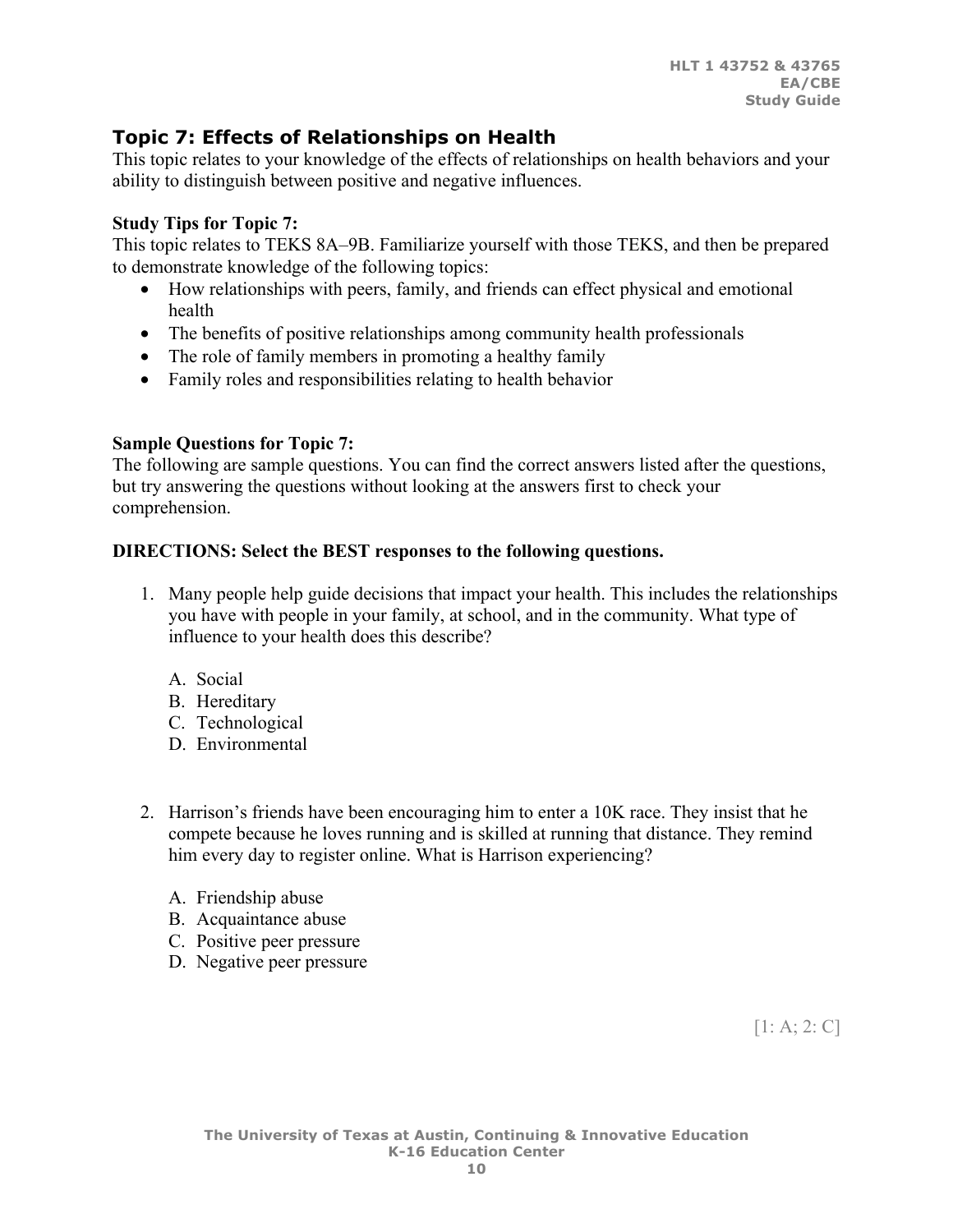# **Topic 8: Health Services**

This topic relates to your knowledge of the effects of a variety of health services in the community, nation, and world.

## **Study Tips for Topic 8:**

This topic relates to TEKS 10A–12B. Familiarize yourself with those TEKS, and then be prepared to demonstrate knowledge of the following topics:

- The impact of population and economy on community and world health
- The impact of the availability of health services in the community and the world
- Community and world environmental programs
- School and community health services for people of all ages
- The comparative cost, availability, and accessibility of health services for people of all ages
- Situations requiring professional health services
- How to access health services

## **Sample Questions for Topic 8:**

The following are sample questions. You can find the correct answers listed after the questions, but try answering the questions without looking at the answers first to check your comprehension.

## **DIRECTIONS: Select the BEST responses to the following questions.**

- 1. In some parts of the world, a lot of people live close together in areas that do not have adequate infrastructure for running water in homes. In such situations, sewage and other contaminated materials can enter local streams and rivers that are also used for cleaning and cooking. This pollution can cause serious diseases. Global agencies exist to help provide infrastructure and prevent disease.
	- A. air ; communicable
	- B. water ; communicable
	- C. air ; noncommunicable
	- D. water ; noncommunicable
- 2. As the result of a skiing accident, Janelle has a large, deep cut on her face. Which doctor would likely be the **BEST** choice for addressing the wound in such a way that it is less likely to cause an unsightly scar?
	- A. Pediatrician
	- B. Plastic surgeon
	- C. Ophthalmologist
	- D. Gastroenterologist

 $[1: B; 2: B]$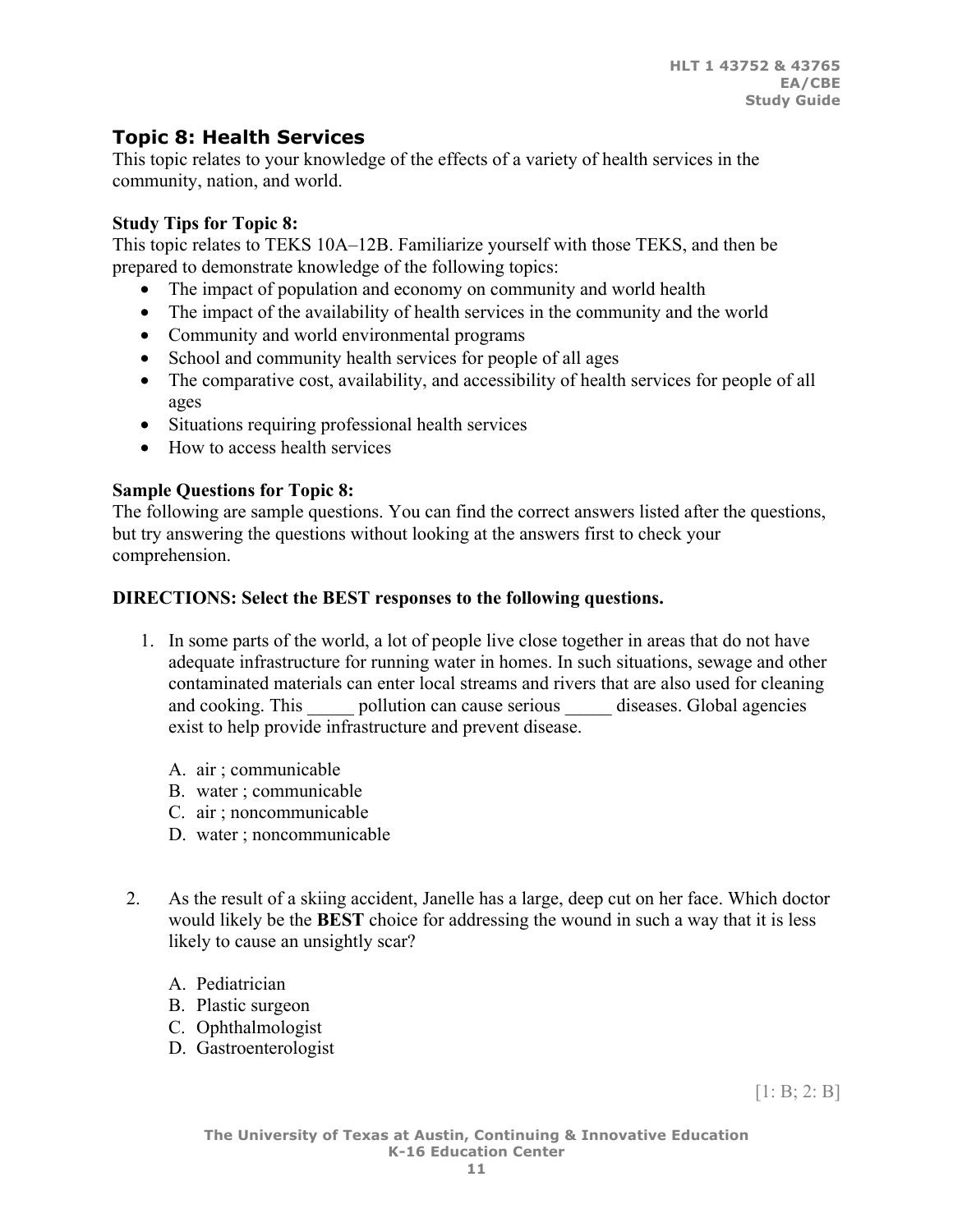# **Topic 9: Communication Skills**

This topic addresses communication skills needed for building healthy relationships, expressing your needs, and showing consideration and respect for yourself and others.

## **Study Tips for Topic 9:**

This topic relates to TEKS 13A–14C. Familiarize yourself with those TEKS, and then be prepared to demonstrate knowledge of the following topics:

- Communication skills in building and maintaining healthy relationships
- Differences between a dating relationship and marriage
- Behavior in a dating relationship that will enhance the dignity, respect, and responsibility relating to marriage
- The comparative effectiveness of conflict-resolution techniques
- Refusal strategies
- Methods for addressing critical-health issues
- Dynamics of social groups
- Strategies for communicating needs, wants, and emotions
- Legal and ethical ramifications of unacceptable behavior such as harassment and sexual abuse
- How to communicate the importance of practicing abstinence

### **Sample Questions for Topic 9:**

The following are sample questions. You can find the correct answers listed after the questions, but try answering the questions without looking at the answers first to check your comprehension.

## **DIRECTIONS: Select the BEST responses to the following questions.**

- 1. Which of the following is **NOT** a healthy expectation regarding a dating relationship between teenagers?
	- A. To be treated with respect and dignity
	- B. That the relationship will be a long-term, committed partnership
	- C. That valuable skills can be learned from a short-term relationship
	- D. That a decision to maintain sexual abstinence will be respected
- 2. Raul is a warm and open person with many close relationships. People know that whatever they tell Raul, he will keep it a secret. He has many friends who trust him and adults who know they can count on him when something needs to be done. What character trait **BEST** describes this aspect of Raul's personality?
	- A. Honesty
	- B. Diligence
	- C. Responsibility
	- D. Trustworthiness  $[1: B; 2: D]$

**The University of Texas at Austin, Continuing & Innovative Education K-16 Education Center**